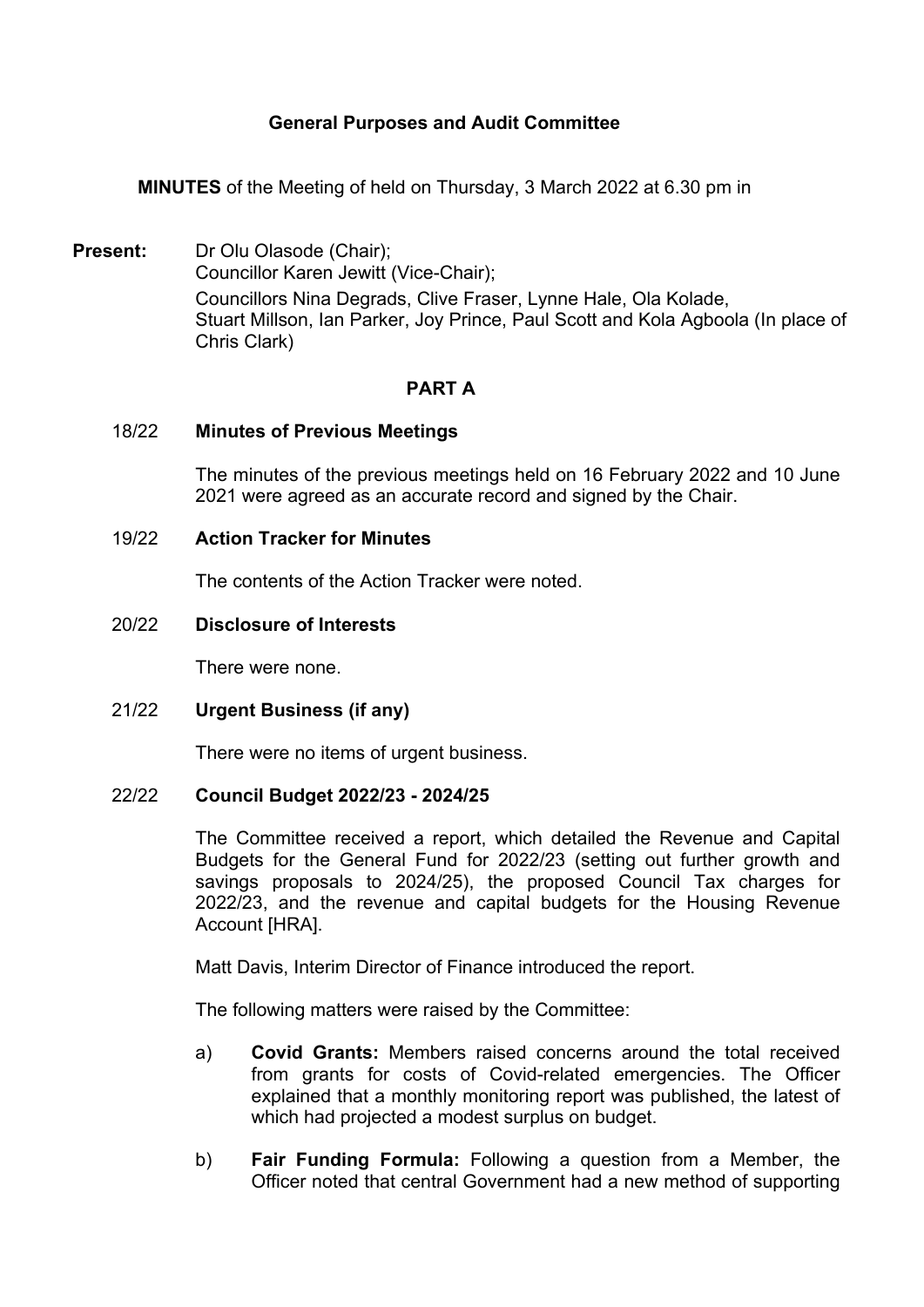Councils with their business rates, in the form of the Fair Funding Formula. It was noted that when this was introduced, it changed how much each Council received compared to the old formula methodology. The Officer also noted that Croydon was not the only local authority to have been issued a section 114 notice

c) **Comparison to other local Boroughs:** Members highlighted concerns around the difference in funding between Croydon and other London Boroughs. The Officer explained that several variables were taken into consideration including resident population and net daily inflows. Central London typically had a higher number of commuters; due to which part of the grant reflected the number of services offered to nonresidents.

# 23/22 **Fairfield Halls Report in the Public Interest Action Plan**

The Committee received a report providing provides an opportunity for Members to review the action plan developed in response to the recommendations made in the recent Report on the Public Interest.

John Jones, Monitoring Officer introduced the report.

The following matters were raised by the Committee:

- a) **Possibility of Fraud**: Members highlighted concerns around some of the wording in the report which could have been interpreted as suggesting actions had been fraudulent. The Officer explained that the emphasis was on abuse of position and not financial fraud.
- b) **Action Plan timeframe:** Following a question from a Member, the Officer confirmed that they intend for the initial assessment to have been completed by the end of the month.
- c) **Compliance:** Members highlighted the importance of compliance in relation to the review of Council procurement. The Officer agreed to include a recommendation around compliance within the report.

**RESOLVED** that having considered and reviewed the Action Plan attached at Appendix 1B to the report, together with any proposed amendments or feedback that it wished to make on the Action Plan, as detailed in Minute c), this be submitted in a report to Cabinet for consideration at its meeting to be held on 21 March 2022.

## 24/22 **Changes to the Constitution**

At this point in the proceedings and in line with the Council's Constitution, the Vice-Chair, Councillor Karen Jewitt, took the Chair for the following General Purposes items.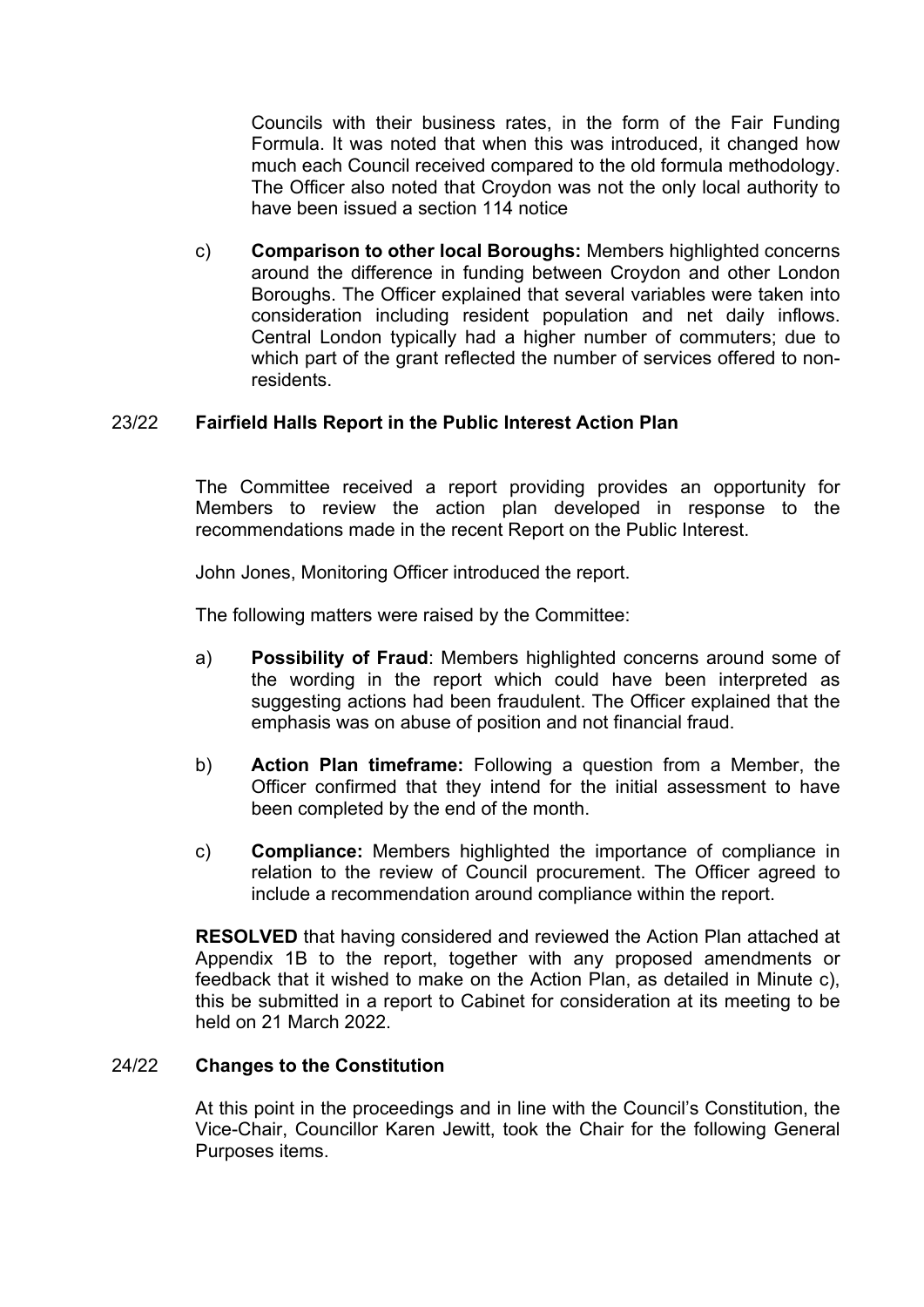The Committee received a report asking it to recommend to the Council, changes to the Constitution, which were necessary for the implementation of the Mayoral Model of governance in Croydon following the May 2022 elections.

John Jones, Monitoring Officer, introduced the report.

## **RESOLVED** that:

- 1. the changes to the Constitution, as detailed in Section 2 and set out more fully in Appendix 1 of the report, be approved and that:
	- (i) The following changes be implemented with immediate effect:
		- Section 4.22 (Emergency or Extreme Urgency) to Part 3 Responsibility for Functions; and
		- Part 4I Tender and Contract Regulations
	- (ii) All other changes be implemented with effect from 00.01 hours on the third day after the day of declaration of the result of the poll at the first election of the Mayor.

### 25/22 **Members' Scheme of Allowances**

The Committee received a report, which presented the pan-London Independent Remuneration Panel; proposed amendments to the scheme of allowances; and proposals in relation to the provision of ICT equipment to Members.

John Jones, Monitoring Officer introduced the report.

The following matters were raised by the Committee:

- a) **Standardised equipment:** Members highlighted the benefits of standardised equipment. These included ability for parts replacement, software compatibility and being universal for all; and
- b) **Security:** Members raised concerns around personal data and its security on 'personal' hardware. It was concluded for standard Council equipment to be better equipped around data protection.

**RESOLVED** that having considered the options detailed in the report and made recommendations on an updated scheme of Members' allowances to full Council, informed by the recommendations of the Independent Remuneration Panel and the proposal detailed in Appendix 2 to the report, together with the proposals to reintroduce directly provided ICT to Members and the elected Mayor as described in Section 4 to the report, the Committee **RECOMMEND** to Full Council that: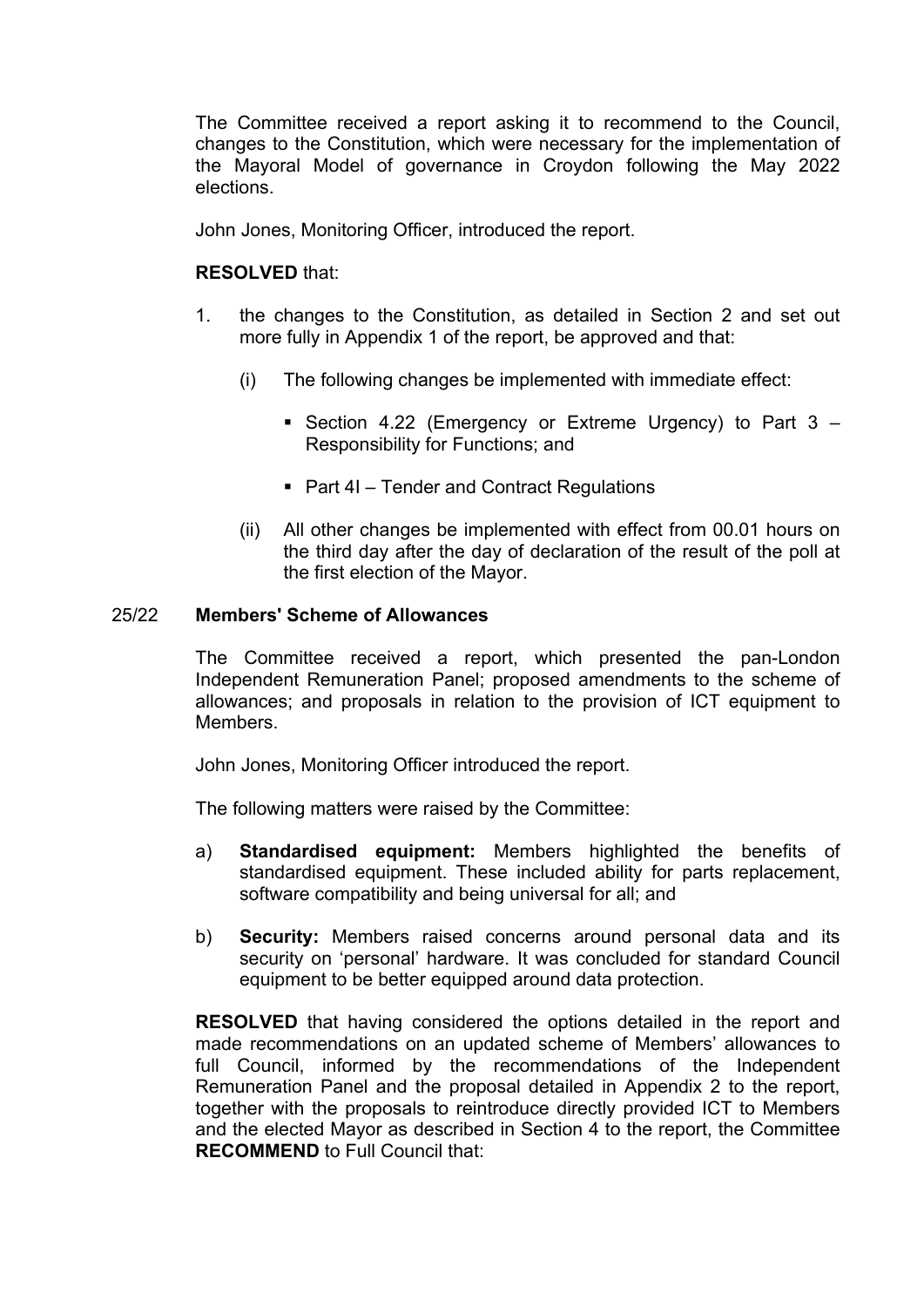- 1. the Monitoring Officer be authorised to comply with the necessary statutory publicity requirements in respect of the Independent Review Panel report 2022; the ongoing annual publicity of the Members' scheme of allowances which was required; and the approval of the revised Members' Allowance Scheme, following consideration of proposals recommended by the Committee;
- 2. the General Purposes and Audit Committee be authorised to agree an annual adjustment of allowances by reference to the annual local government staff pay settlement where the only change made to the Scheme in any year was that effected by such annual adjustment; and
- 3. a further review of the scheme be undertaken either following the May 2022 local elections, if required, or following the publication of the further review of the remuneration of councillors due to be undertaken by London Councils' Independent Remuneration Panel during 2022-23.

## 26/22 **Anti-Fraud Update Report**

At this point in the proceedings, the role of Chair returned to the Independent Chair, Dr. Olu Olasode.

The Committee received a report detailing the Anti-Fraud activity of the Corporate Anti-Fraud Team for the period 1 April 2021 – 31 December 2021 and the corresponding period 1 April 2020 – 31 December 2020.

Malcom Davies, Head of Insurance, Anti-Fraud and Risk introduced the report.

The following matter was raised by the Committee:

a) **Backlog:** Members requested details as to how long it was likely to take to clear the current backlog of cases. The Officer agreed to come back to the next Committee with more detail on this matter.

**RESOLVED** that the Anti-Fraud activity of the Corporate Anti-Fraud Team for the period 1 April 2021 – 31 December 2021 and the corresponding period 1 April 2020 – 31 December 2020, be noted.

#### 27/22 **Corporate Risk Register**

The Committee received a report, which detailed the contents of the Corporate Risk Register as at March 2022.

Malcom Davies, Head of Insurance, Anti-Fraud and Risk introduced the report.

The following matter was raised by the Committee: